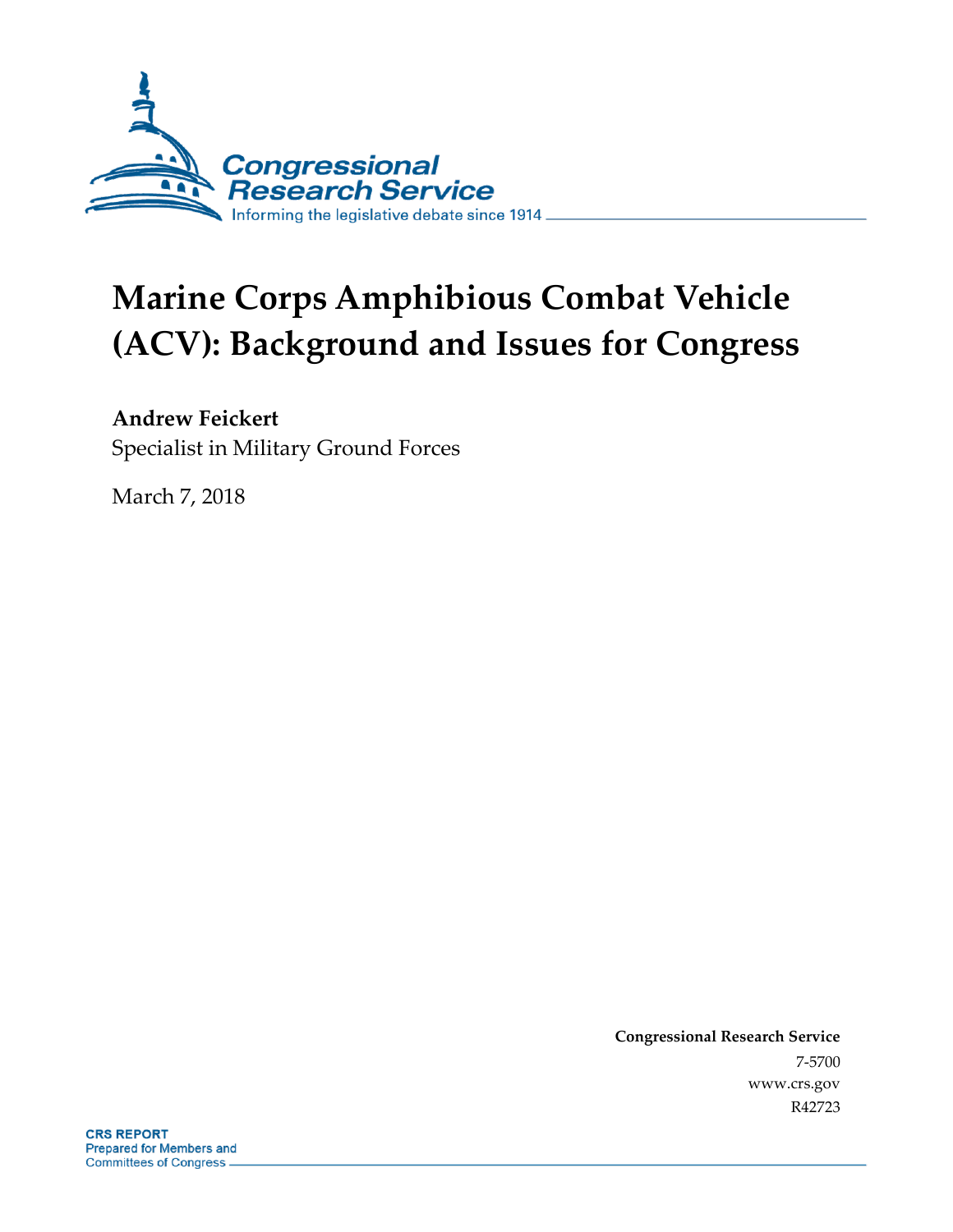### **Summary**

On January 6, 2011, after spending approximately \$3 billion in developmental funding, the Marine Corps cancelled the Expeditionary Fighting Vehicle (EFV) program due to poor reliability demonstrated during operational testing and excessive cost growth. Because the EFV was intended to replace the 40-year-old Amphibious Assault Vehicle (AAV), the Pentagon pledged to move quickly to develop a "more affordable and sustainable" vehicle to replace the EFV. The Amphibious Combat Vehicle (ACV) is intended to replace the AAV, incorporating some EFV capabilities but in a more practical and cost-efficient manner. In concert with the ACV, the Marines were developing the Marine Personnel Carrier (MPC) to serve as a survivable and mobile platform to transport Marines when ashore. The MPC was not intended to be amphibious like an AAV, EFV, or the ACV but instead would be required to have a swim capability for inland waterways such as rivers, lakes, and other water obstacles such as shore-to-shore operations in the littorals. Both vehicles were intended to play central roles in future Marine amphibious operations. On June 14, 2013, Marine leadership put the MPC program "on ice" due to budgetary pressures but suggested the program might be resurrected some 10 years down the road when budgetary resources might be more favorable.

In what was described as a "drastic shift," the Marines decided to "resurrect" the MPC in March 2014. The Marines designated the MPC as ACV Increment 1.1 and planned to acquire about 200 vehicles. The Marines also plan to develop ACV Increment 1.2, a tracked, fully amphibious version, and to acquire about 470 vehicles and fund an ongoing high water speed study. Although ACV Increment 1.1 is to have a swim capability, another mode of transport (ship or aircraft) would be required to get the vehicles from ship to shore. The Marines are reportedly exploring the possibility of developing a high water speed ACV 2.0, which could accompany tanks and light armored vehicles into combat.

On November 5, 2014, it was reported the Marines released a draft Request for Proposal (RFP) for ACV Increment 1.1. The Marines were looking for information from industry regarding program milestones, delivery schedules, and where in the program cost savings can be achieved.

On November 24, 2015, the Marine Corps awarded BAE Systems and SAIC contracts to develop ACV 1.1 prototypes for evaluation. BAE's contract was for \$103.8 million and SAIC's for \$121.5 million, and each company was to build 16 prototypes to be tested over the next two years. The Marines expect to down select to a single vendor in 2018. On December 7, 2015, General Dynamics Land Systems filed a protest to the Government Accountability Office (GAO) about the award of the contract to BAE and SAIC, and GAO had until March 16, 2016, to decide on the protest. In March 2016, it was reported that GAO had denied GDLS's protest, noting that "the Marine Corps' evaluation was reasonable and consistent with the evaluation scheme identified in the solicitation." The Marines reportedly stated that the protest put the ACV 1.1 program about 45 days behind schedule but anticipated that the ACV 1.1 would still be fielded on time. Both BAE and SAIC delivered their prototypes early, and Engineering and Manufacturing Development (EMD) testing began mid- March 2017. In early December 2017, the Marines reportedly sent the ACV 1.1 down select request for proposals to BAE and Science Applications International Corporation (SAIC).

The Department of Defense's FY2019 budget request requests \$265.7 million for 30 ACV 1.1s.

A potential issue for Congress is how the possible adoption of the Expeditionary Advance Base Operations operational concept could affect the ACV 1.1 program.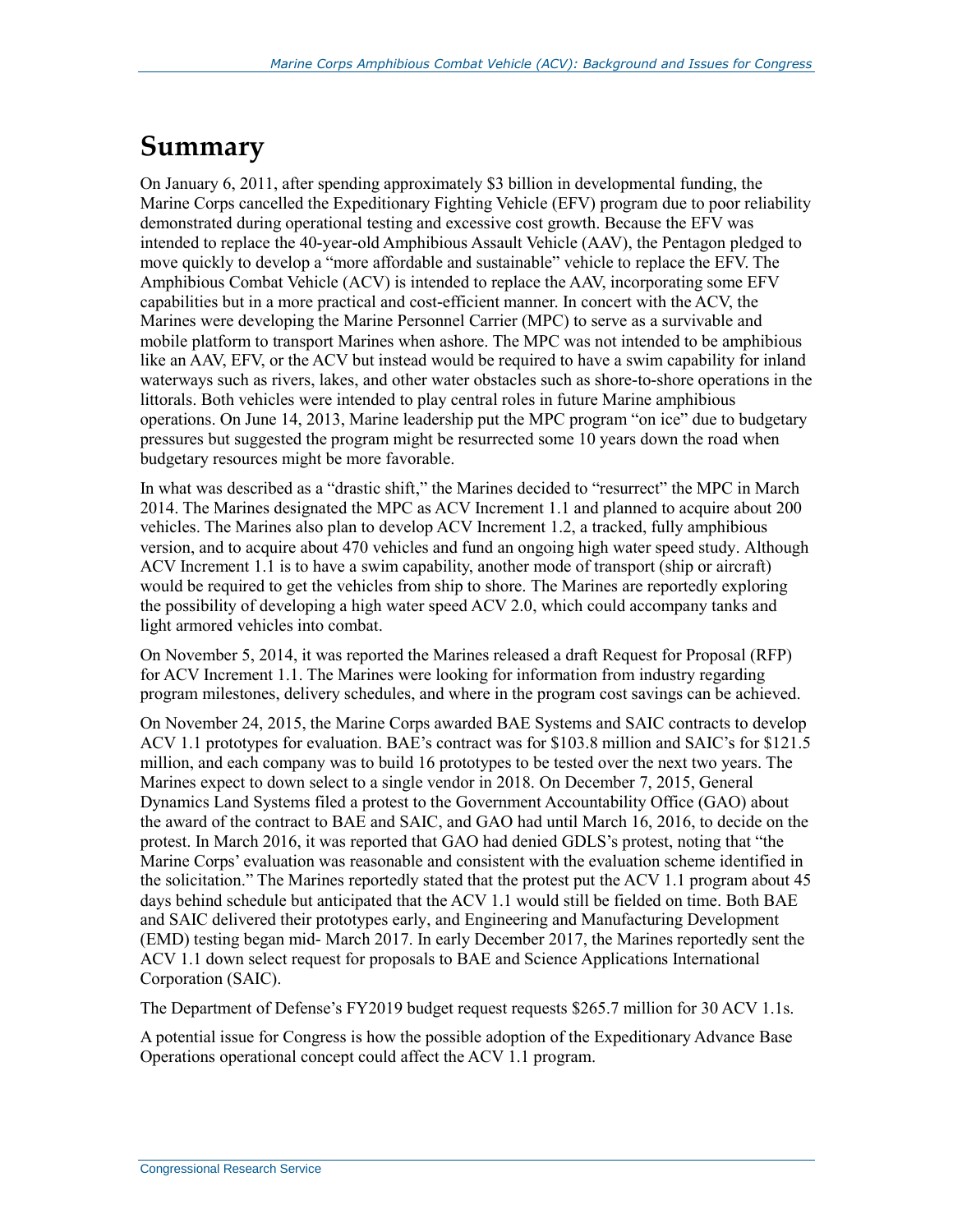### **Contents**

| General Dynamics Land Systems (GDLS) Protests Contract Awards to the           |  |
|--------------------------------------------------------------------------------|--|
|                                                                                |  |
|                                                                                |  |
| BAE Systems and SAIC Deliver ACV 1.1 Prototypes Early and EMD Testing Begins 8 |  |
|                                                                                |  |
|                                                                                |  |
|                                                                                |  |
|                                                                                |  |
|                                                                                |  |
|                                                                                |  |
|                                                                                |  |
|                                                                                |  |
|                                                                                |  |
|                                                                                |  |

#### **Tables**

|--|--|--|--|

#### Contacts

|--|--|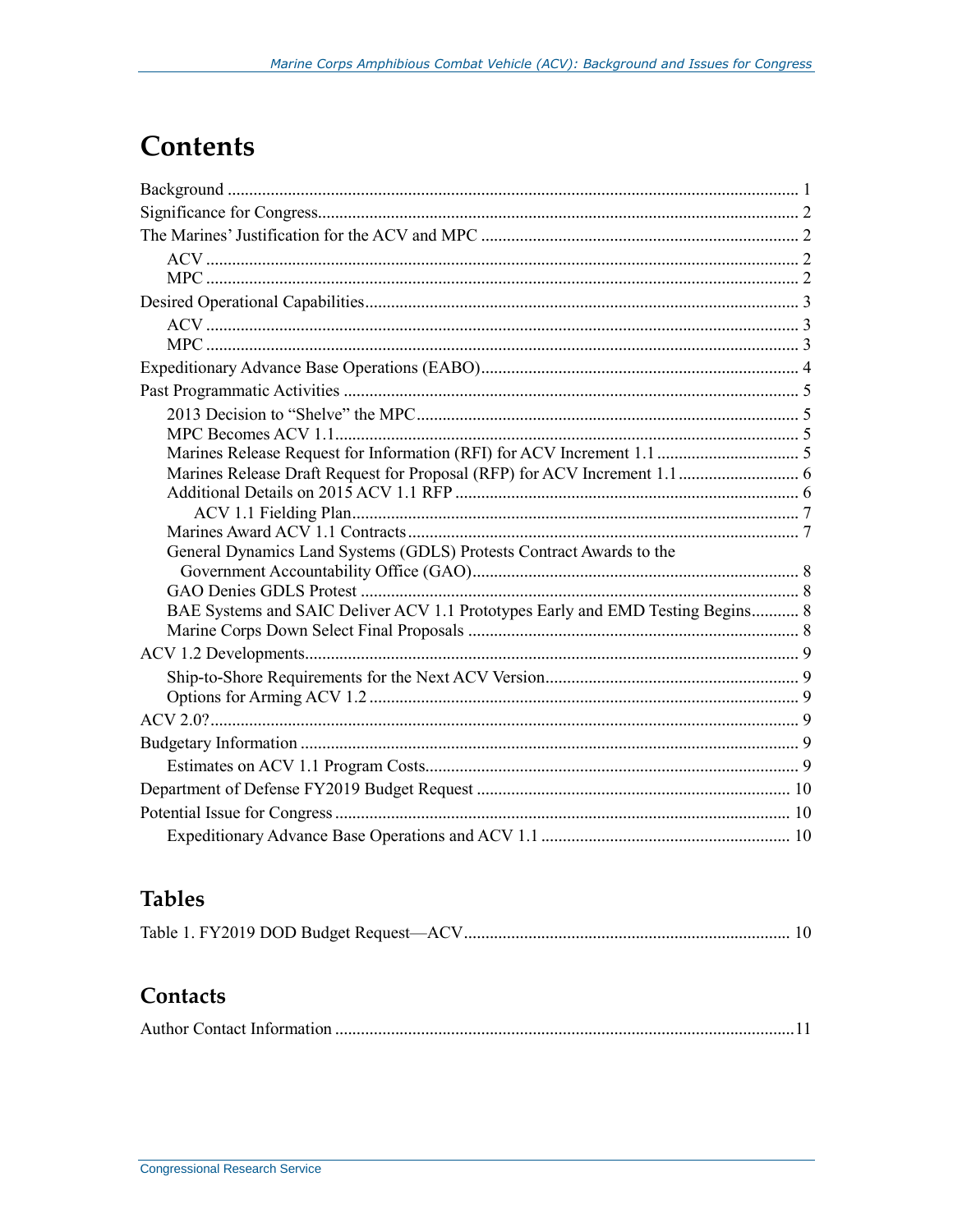# **Background**

U.S. Code, Title 10, Section 5063, United States Marine Corps: Composition and Functions, dated October 1, 1986, states:

The Marine Corps will be organized, trained and equipped to provide an amphibious and land operations capability to seize advanced naval bases and to conduct naval land campaigns.

In this regard, the Marines are required by law to have the necessary equipment to conduct amphibious operations and land operations. The ACV and MPC are considered integral systems by the Department of Defense (DOD) and Marine Corps to meet this legal requirement, as well as providing critical capabilities to execute the nation's military strategy.

On January 6, 2011, after spending approximately \$3 billion in developmental funding, the Marine Corps—with "encouragement" from DOD—cancelled the Expeditionary Fighting Vehicle (EFV) program. The EFV was intended to replace the 40-year-old Amphibious Assault Vehicle (AAV), which currently transports Marines from ships to shore under hostile conditions. The Marine Corps cancelled the EFV due to excessive cost growth and poor performance in operational testing. Recognizing the need to replace the AAV, the Pentagon pledged to move quickly to develop a "more affordable and sustainable" vehicle to take the place of the EFV. The Amphibious Combat Vehicle (ACV) is intended to replace the AAV, incorporating some EFV capabilities but in a more practical and cost-efficient manner.

In concert with the ACV, the Marines were developing the Marine Personnel Carrier (MPC) to serve as a survivable and mobile platform to transport Marines when ashore. At present, the Marines do not have a wheeled armored fighting vehicle that can operate as a dedicated infantry carrier with Marine maneuver forces inland. The MPC was not intended to be amphibious like an AAV, EFV, or the ACV but instead would be required to have a swim<sup>1</sup> capability for inland waterways such as rivers, lakes, and other water obstacles such as shore-to-shore operations in the littorals. Because of a perceived amphibious "redundancy," some have questioned the need for both the ACV and MPC. In June 2013, citing budgetary pressures, the Marines reportedly put the MPC program "on ice" and suggested that it might not be resurrected for about 10 years.<sup>2</sup> Although some have questioned why the Marines cannot simply "adopt" a U.S. Army personnel carrier, Marine requirements for a personnel carrier reflect the need for this vehicle to be compatible with amphibious assault craft, as well as to have an enhanced amphibious capability, which is not necessarily an Army requirement.

With the Marines involved in decades-long land conflicts in Iraq and Afghanistan and proliferating anti-access technologies such as guided missiles, some analysts questioned whether the Marines would ever again be called on to conduct a large-scale amphibious assault operation. In response to these questions and the perceived need to examine the post-Iraq and Afghanistan Marine Corps, the Department of the Navy and DOD studied the requirement to conduct largescale amphibious operations and in early 2012 released a strategic vision for how amphibious operations will be conducted in the future. The primary assertion of this study is that the Marine Corps' and Navy's amphibious capabilities serve a central role in the defense of the global

 $\overline{a}$ <sup>1</sup> An *amphibious capability* generally refers to a vehicle's ability to debark from a ship offshore at a considerable distance and then move under fire to shore. A *swim capability* refers to a vehicle's ability to traverse limited water obstacles such as streams, rivers, and smaller bodies of inland water.

<sup>2</sup> Lee Hudson, "Marines Put Marine Personnel Carrier on Shelf Due to Budget Constraints," *InsideDefense,* June 14, 2013.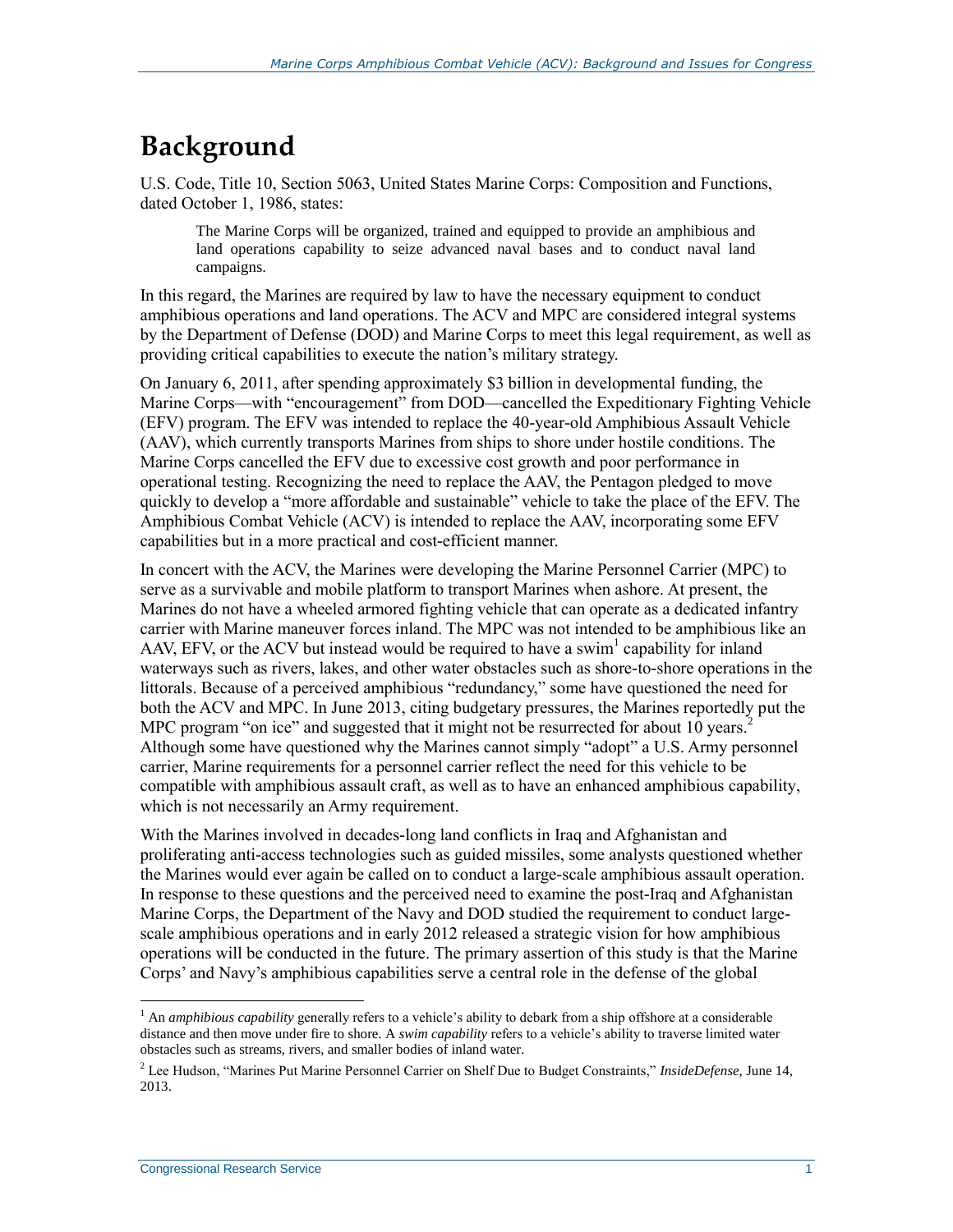interests of a maritime nation. The need to maintain an amphibious assault capability is viewed by Marine Corps leadership as establishing the requirement for the ACV and MPC (as discussed in greater detail below).

# **Significance for Congress**

Congress is responsible for authorizing and appropriating funds for all weapon systems programs, including the ACV. In its oversight role, Congress could be concerned about how the ACV enables the Marines to conduct not only amphibious operations but also operations ashore. Another possible congressional concern is to what extent a robust amphibious assault capability is a necessary component of U.S. national security. Cost is another issue of interest to Congress.

# **The Marines' Justification for the ACV and MPC**

#### **ACV**

At present, the Marines use the AAV-7A1 series amphibious assault vehicle to move Marines from ship to shore. The Marines have used the AAV since 1971 and expect to continue to use it until replaced by the ACV or a similar vehicle. Over the years, the Marines claim the AAV has become increasingly difficult to operate, maintain, and sustain. As weapons technology and threat capabilities have evolved since the early 1970s, the AAV—despite upgrades—is viewed as having capabilities shortfalls in the areas of water and land mobility performance, lethality, protection, and network capability. The AAV's two-mile ship-to-shore range is viewed by many as a significant survivability issue not only for the vehicle itself but also for naval amphibious forces.

#### **MPC**

Although the AAV has some armor protection and can operate inland to a limited extent, it is not intended for use as an infantry combat vehicle. The Marines do have the LAV-25, Light Armored Vehicle-25, an eight-wheeled armored vehicle that carries a crew of three and six additional Marines. The LAV-25 is armed with a 25 mm chain gun and a 7.62 mm machine gun but is not fully amphibious as it cannot cross a surf zone and would get to the beach via some type of connector such as the Landing Craft, Air Cushioned (LCAC). The LAV-25 has been in service since 1983. According to the Marine Program Executive Office (PEO) Land Systems, the LAV is not employed as an armored personnel carrier and usually carries a four-person Marine scout/reconnaissance team in addition to its crew.<sup>3</sup> In this regard, the MPC was viewed as necessary by Marine leadership for the transport and enhanced armor protection of Marine infantry forces.

 $\overline{a}$ <sup>3</sup> Program Executive Office (PEO) Land Systems Marine Personnel Carrier Fact Sheet, 2010.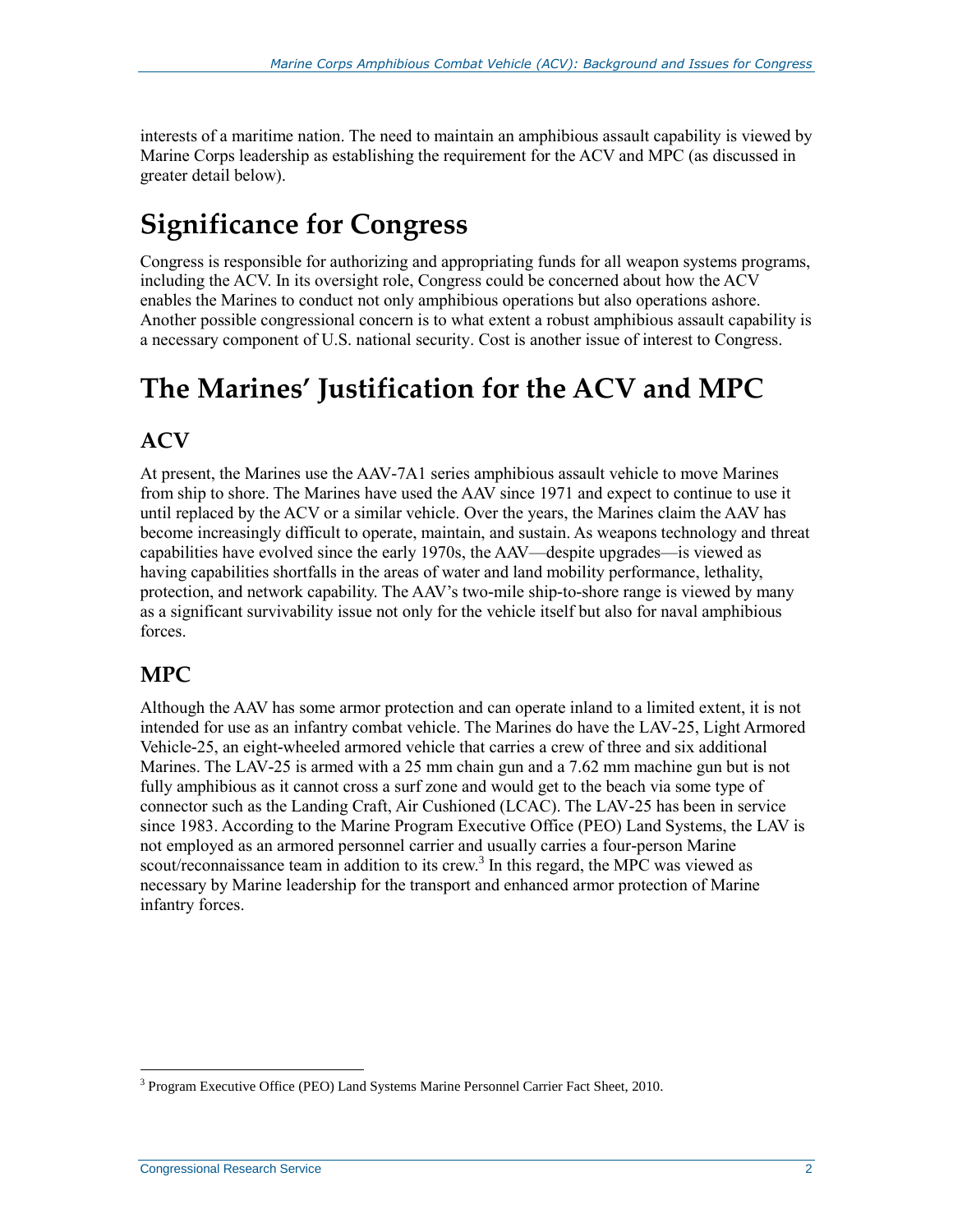# **Desired Operational Capabilities**

#### **ACV<sup>4</sup>**

The Marines' 2011 Request for Information  $(RFI)^5$  to industry provides an overview of the operational requirements for the ACV. These requirements include the following:

- The proposed vehicle must be able to self-deploy from amphibious shipping and deliver a reinforced Marine infantry squad (17 Marines) from a launch distance at or beyond 12 miles with a speed of not less than 8 knots in seas with 1-foot significant wave height and must be able to operate in seas up to 3-foot significant wave height.
- The vehicle must be able to maneuver with the mechanized task force for sustained operations ashore in all types of terrain. The vehicle's road and crosscountry speed as well as its range should be greater than or equal to the M-1A1.
- The vehicle's protection characteristics should be able to protect against direct and indirect fire and mines and improvised explosive device (IED) threats.
- $\bullet$  The vehicle should be able to accommodate command and control (C2) systems that permit it to operate both at sea and on land. The vehicle, at a minimum, should have a stabilized machine gun in order to engage enemy infantry and light vehicles.

#### **MPC<sup>6</sup>**

 $\overline{a}$ 

The Marine Corps' 2011 Request for Information  $(RFI)^7$  to industry provided an overview of the operational requirements for the MPC. These requirements included the following:

- The vehicle must accommodate nine Marines and two crew members and have a "robust tactical swim capability (shore-to-shore [not designed to embark from an amphibious ship]) and be capable of operating at 6 knots in a fully developed sea."<sup>8</sup>
- The vehicle must be able to operate on land with M-1A1s in mechanized task forces across the Marine Corps' mission profile.

<sup>4</sup> Unless otherwise noted, information in this section is taken from the Amphibious Vehicle Request for Information (RFI) issued by the Marine Corps Systems Command on February 11, 2011.

<sup>5</sup> The Federal Acquisition Regulation defines an RFI as "a document used to obtain price, delivery, other market information, or capabilities for planning purposes when the Government does not **presently** intend to issue a solicitation. [FAR 15.202(e)]."

<sup>6</sup> Unless otherwise noted, information in this section is taken from Annex A: Marine Personnel Carrier (MPC) Family of Vehicles (FOV) Requirements Set to the Marine Personnel Carrier Request for Information (RFI), February 17, 2011.

 $7$  The Federal Acquisition Regulation defines an RFI as "a document used to obtain price, delivery, other market information, or capabilities for planning purposes when the Government does not **presently** intend to issue a solicitation. [FAR 15.202(e)]."

<sup>8</sup> Annex A: Marine Personnel Carrier (MPC) Family of Vehicles (FOV) Requirements Set to the Marine Personnel Carrier Request for Information (RFI), February 17, 2011.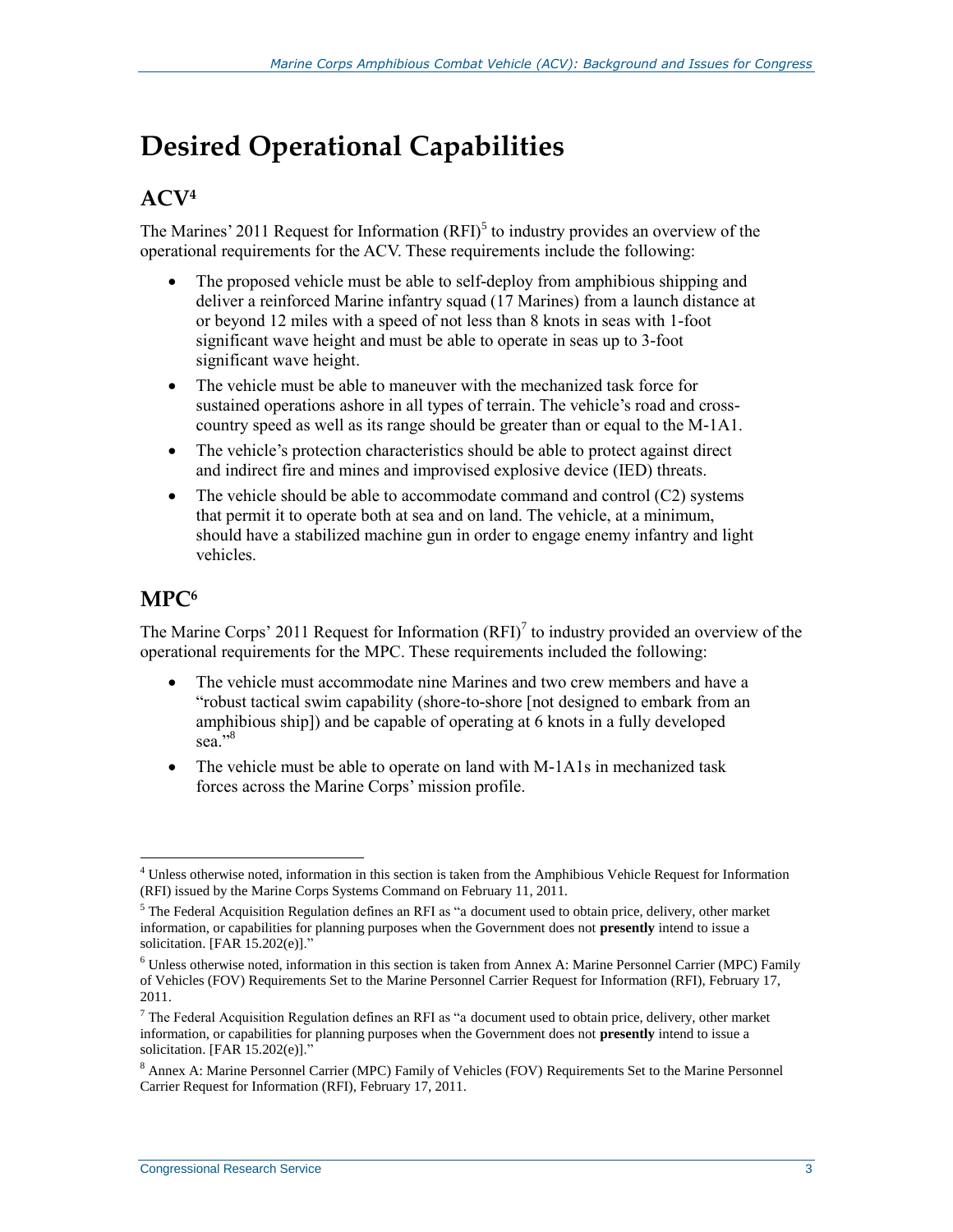- The vehicle shall provide protection for the occupants from the blasts, fragments, and incapacitating effects of attack from kinetic threats, indirect fire, and improvised explosive devices and mines.
- The vehicle shall be capable of firing existing Marine anti-structure and antiarmor missiles and should be able to accommodate existing command and control (C2) systems.

### **Expeditionary Advance Base Operations (EABO)**

Defense officials have noted the Marine Corps is "not currently organized, trained and equipped to face a peer adversary in the year 2025"<sup>9</sup> and enemies with advanced air and shore defense will make amphibious operations even riskier. To counter this, the Navy is developing the Expeditionary Advance Base Operations (EABO) operational concept to address these concerns. EABO is described as:

Expeditionary Advance Base Operations is a naval operational concept that anticipates the requirements of the next paradigm of US Joint expeditionary operations. The concept is adversary based, cost informed and advantage focused. EABO calls for an alternative, difficult to target forward basing infrastructure that will enable US naval and joint forces to create a more resilient forward based posture to persist, partner and operate within range of adversary long range precision fires. The alternative forward posture enabled by Expeditionary Advance Bases (EABs) is designed to mitigate the growing threat posed by the abundant quantity, expanded range and enhanced precision of potential adversary weaponry--particularly ballistic and cruise missiles designed to attack critical joint fixed forward infrastructure and large platforms. EABs provide a dispersed and largely mobile forward basing infrastructure that enables a persistent alternative force capability set that is similarly designed to be difficult to target and inherently resilient. The resilient, reduced signature infrastructure of EABs, combined with naval forces designed and structured to persist and operate within the arc of adversary anti-access/aerial denial (A2AD) capabilities enables naval commanders to conduct Expeditionary Advance Base Operations to support Joint Force Maritime Component Commander (JFMCC), and Fleet Commanders in the fight for sea control, by exploiting the opportunities afforded by key maritime terrain, particularly in close and confined seas. EABO advances, sustains and maintains the naval and joint sensor, shooter and sustainment capabilities of dispersed forces to leverage the decisive massed capabilities of the larger joint force with enhanced situational awareness, augmented fires and logistical support. The EABO Concept enables US naval forces to exercise 21st Century naval operational art, meet new enemy A2AD threats with new capabilities and operate and thrive in and around close and confined seas.<sup>10</sup>

In terms of Marine Corps amphibious assault operations, the adoption of EABO could reportedly result in "an entirely different approach to amphibious assaults as well as new weapon systems."<sup>11</sup> Noting that "missiles can now hit ships and landing craft while they are hundreds of miles from

<sup>9</sup> Jeff Schogol, "The Next Fight: The Commandant is Pushing the Corps to be Ready for a Violent, Violent Fight," *Marine Corps Times,* September 18, 2017.

<sup>&</sup>lt;sup>10</sup> From Innovation Industry Day Announcement - Marine Corps Warfighting Laboratory - EABO 2019, February 2, 2018, https://www.fbo.gov/index?s=opportunity&mode=form&id=5ad0e3a3809bf73ddeda57b1bd32aaf1&tab=core&  $cview=1$ .

<sup>11</sup> Eugene K. Chow, "How Marines are Rethinking the Art of the Amphibious Assault for the Next Big War," *The National Interest,* February 19, 2018.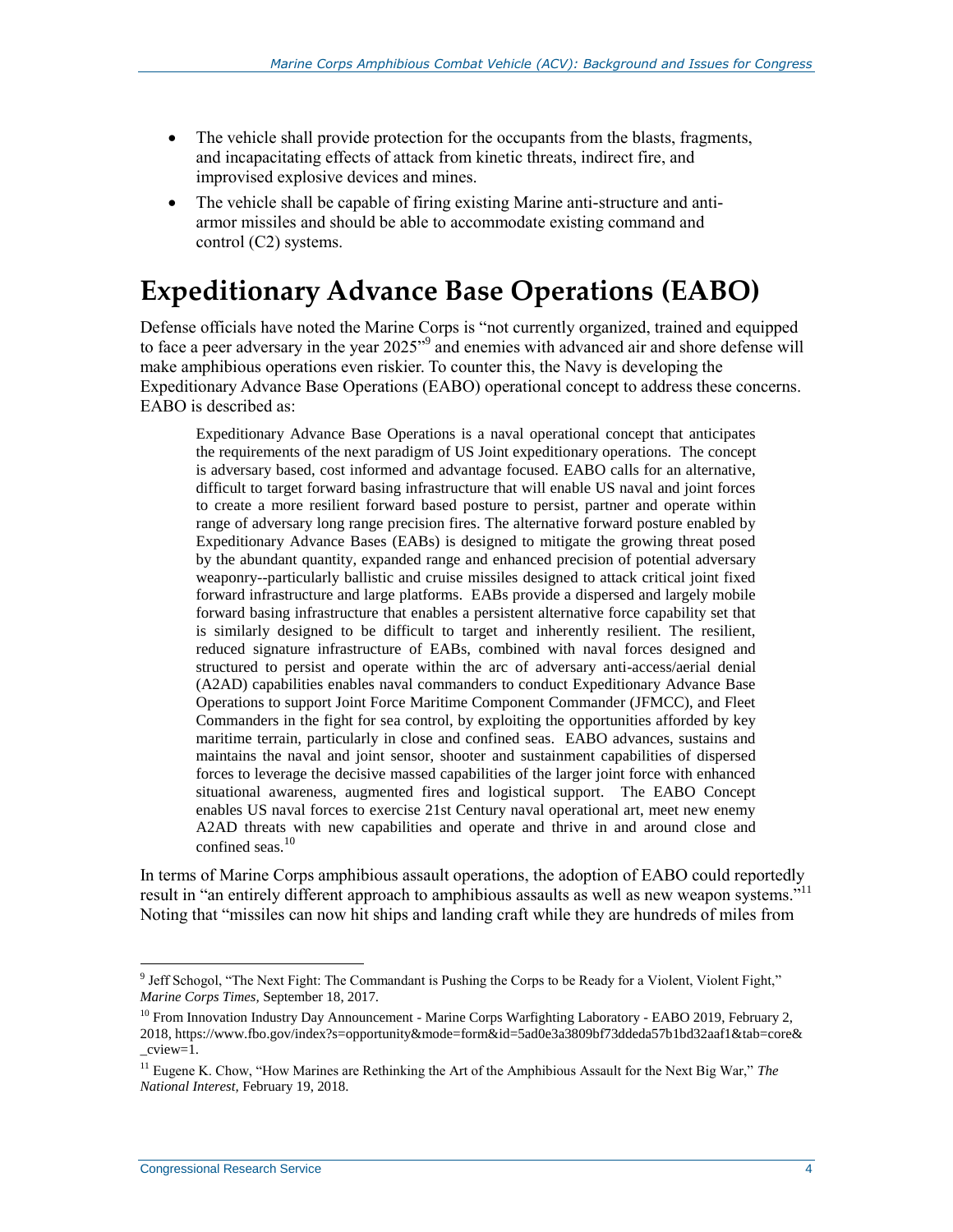shore, making it far too dangerous for Marines to storm a beach with current capabilities,"<sup>12</sup> Marine officials are reportedly exploring ways to create temporary "bubbles" where Marines can get ashore. In response to these challenges, current and planned weapons systems might need to be modified to accommodate EABO operational concepts.

### **Past Programmatic Activities**

#### **2013 Decision to "Shelve" the MPC**

As previously noted, in June 2013, citing budgetary pressures, the Marines reportedly put the MPC program "on ice" and suggested it might not be resurrected for about 10 years.<sup>13</sup> At the time of the decision, the Marines' acquisition priorities were refocused to the ACV as well as the Joint Light Tactical Vehicle (JLTV).<sup>14</sup> Although the Marines refocused budgetary resources to the ACV, difficulties in developing an affordable high water speed capability for the ACV continued to confront Marine leadership.<sup>15</sup>

#### **MPC Becomes ACV 1.1<sup>16</sup>**

In what was described as a "drastic shift," the Marines decided in March 2014 to "resurrect" the MPC and designate it as ACV Increment 1.1 and initially acquire about 200 vehicles. The Marines also plan to develop ACV Increment 1.2, a tracked version, and to acquire about 470 vehicles and fund an ongoing high water speed study. Although ACV Increment 1.1 will have a swim capability, a connector will be required to get the vehicles from ship to shore.

Plans called for ACV Increment 1.1 to enter the acquisition cycle at Milestone B (Engineering and Manufacturing Development) in FY2016, award prototype contracts leading to a down select to one vendor in FY2018, and enter low-rate initial production.

#### **Marines Release Request for Information (RFI) for ACV Increment 1.1<sup>17</sup>**

On April 23, 2014, the Marines released an RFI for ACV Increment 1.1. Some of the required capabilities included:

... operate in a significant wave height of two feet and sufficient reserve buoyancy to enable safe operations; a high level of survivability and force protection; operate in four

 $12$  Ibid.

<sup>13</sup> Lee Hudson, "Marines Put Marine Personnel Carrier on Shelf Due to Budget Constraints," *Inside Defense*, June 14, 2013.

<sup>14</sup> For information on the JLTV, see CRS Report RS22942, *Joint Light Tactical Vehicle (JLTV): Background and Issues for Congress*, by Andrew Feickert.

<sup>15</sup> Christopher J. Castelli, "General: Marine Corps Could Shelve Development of High-Speed ACV," *Inside Defense,*  October 25, 2013, and Jason Sherman, "Marine Corps Dials Back ACV, Capability, Defers High Water Speed Plans," *Inside Defense,* March 25, 2014.

<sup>&</sup>lt;sup>16</sup> Information in this section is taken from Department of Defense Fiscal Year (FY) 2015 Budget Estimates, Navy, Justification Book, Volume 2, Research, Development, Test & Evaluation, Navy, Budget Activity 4, March 2014, pp. 417-421, and Lee Hudson, "Marine Corps Drastically Shifts Ground Vehicle Modernization Strategy," *Inside Defense,*  March 14, 2014.

<sup>17</sup> Lee Hudson, "Marines Release Amphib Vehicle RFI, Seek Accelerated Schedule," *Inside Defense,* April 25, 2014.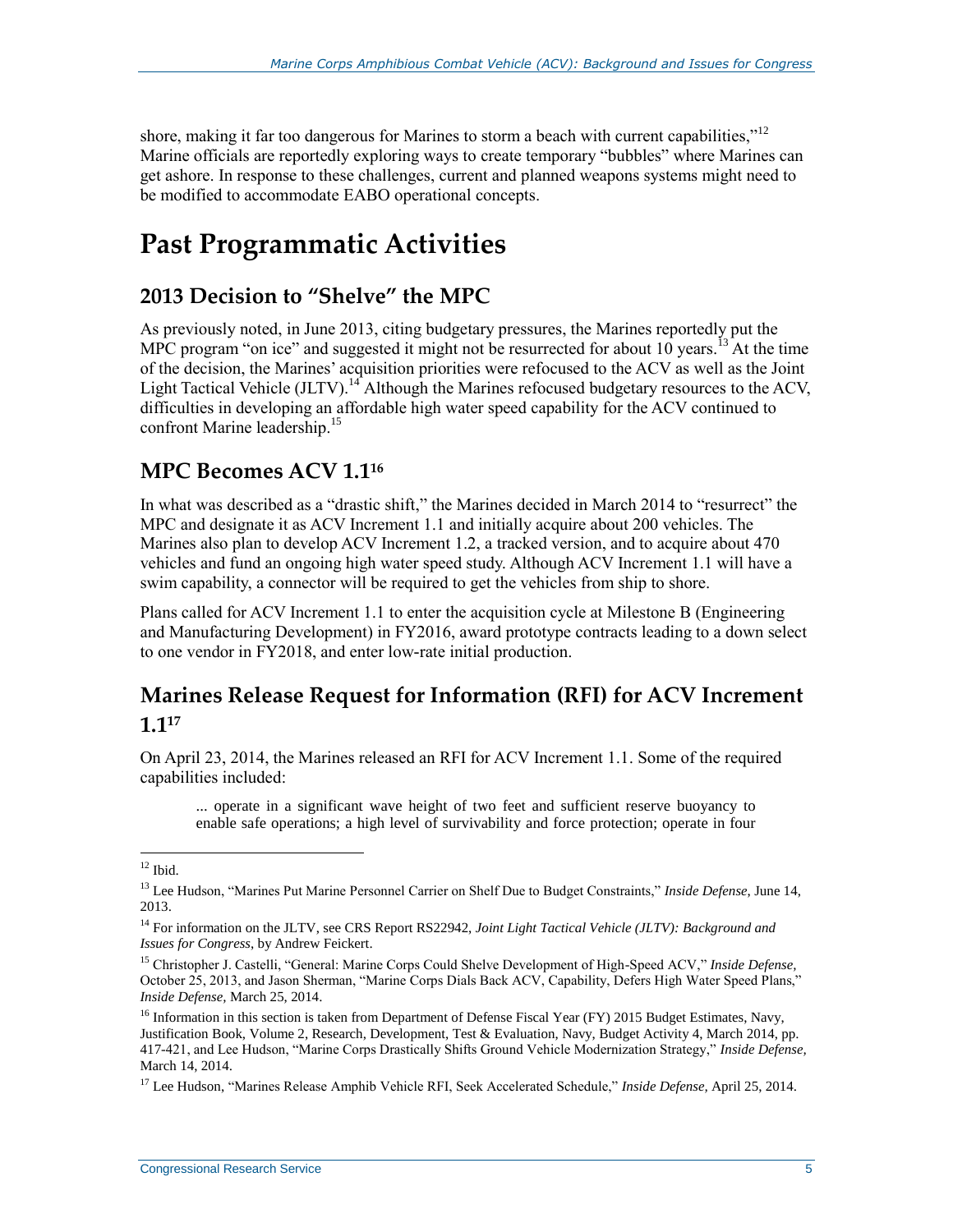to six feet plunging surf with ship-to-shore operations and launch from amphibious ships as an objective; land mobility, operate on 30 percent improved surfaces and 70 percent unimproved surfaces; ability to integrate a .50 calibre remote weapon station (RWS) with growth potential to a dual mount 40 mm/.50 calibre RWS or a 30 mm cannon RWS; carrying capacity to include three crew and 10 embarked troops as the threshold, 13 embarked troops as the objective, carry mission essential equipment and vehicle ammunition; and the ability to integrate a command, control and communications suite provided as government furnished equipment...<sup>18</sup>

The RFI included a requirement for industry to deliver 16 prototype vehicles nine months after contract award in April 2016 at a rate of 4 vehicles per month.<sup>19</sup> The Marines estimated ACV Increment 1.1 would cost about \$5 million to \$6 million per vehicle, about \$10 million less than what the previous ACV version was expected to  $cost^{20}$ .

#### **Marines Release Draft Request for Proposal (RFP) for ACV Increment 1.1<sup>21</sup>**

On November 5, 2014, the Marines reportedly released a draft RFP for ACV Increment 1.1. The Marines were looking for information from industry regarding program milestones, delivery schedules, and where in the program cost savings could be achieved. Plans were for two companies to build 16 prototype vehicles each for testing. Companies who competed for the two contracts included BAE Systems, General Dynamics Land Systems (GDLS), Lockheed Martin, and Scientific Applications International Corporation (SAIC).<sup>22</sup>

#### **Additional Details on 2015 ACV 1.1 RFP<sup>23</sup>**

Under the provisions of the RFP, the ACV 1.1 was envisioned as an eight-wheeled vehicle capable of carrying 10 Marines and a crew of 3 that would cost between \$4 million to \$7.5 million per copy—a change from the RFI estimate of \$5 million to \$6 million per vehicle. In terms of mobility, the ACV 1.1 would need to be able to travel at least 3 nautical miles from ship to shore, negotiate waves up to at least 2 feet, travel 5 to 6 knots in calm seas, and be able to keep up with the M-1 Abrams tank once ashore.

Proposals were due in April 2016 and the Marines reportedly planned to award two EMD contracts for 16 vehicles each to be delivered in November 2016. In 2018, the Marines would then down select to one vendor and start full production.

 $18$  Ibid.

<sup>19</sup> Ibid.

<sup>20</sup> Lee Hudson, "Next-Generation Amphibious Vehicle Estimated to Cost \$5-\$6M Per Copy," *Inside Defense,* June 27, 2014.

<sup>&</sup>lt;sup>21</sup> Information in this section is taken from Megan Eckstein, "Marines Expect ACV RFP in Spring; Will Choose 2 Winners for Prototype Production, Testing," *Defense Daily,* September 29, 2014, and Lee Hudson, "Marines Release Next-Gen Amphibious Vehicle Draft Request for Proposal," *Inside Defense,* November 6, 2014.

 $22$  Megan Eckstein, "Marines Expect ACV RFP in Spring; Will Choose 2 Winners for Prototype Production, Testing," *Defense Daily*, September 29, 2014.

<sup>23</sup> Information in this section is taken from Joe Gould, "Marine Amphibious Vehicle RFP Due in March," *Defense News,* February 16, 2015.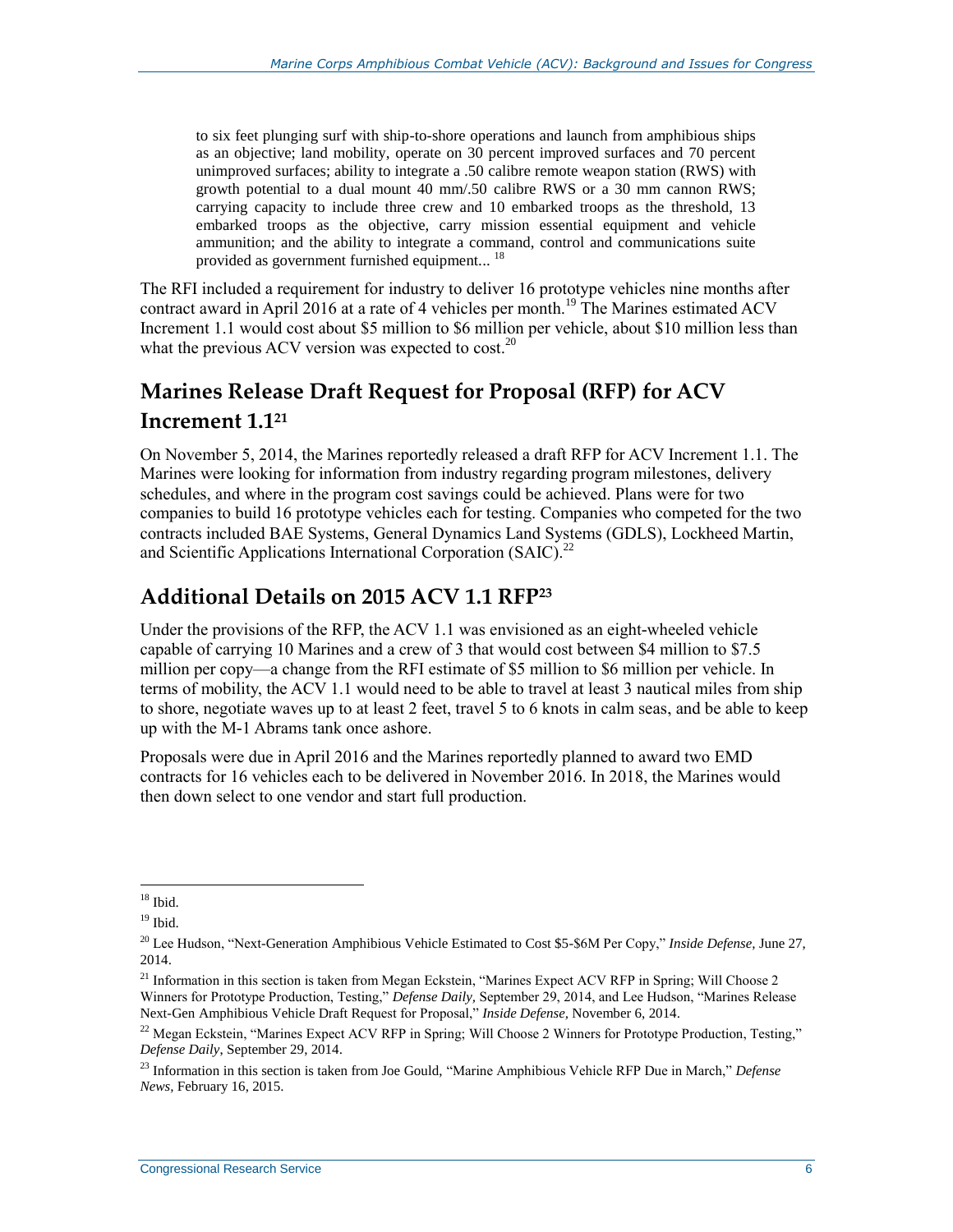#### **ACV 1.1 Fielding Plan<sup>24</sup>**

The Marines reportedly plan to acquire **204** ACV 1.1s, to be allocated as follows:

- 1 st Marine Expeditionary Force, Camp Pendleton, CA—**67**;
- 2<sup>nd</sup> Marine Expeditionary Force, Camp Lejeune, NC-46;
- 3 rd Marine Expeditionary Force, Okinawa, Japan—**21**;
- Assault Amphibian School, Camp Pendleton, CA—**25**;
- Exercise Support Division, Marine Corps Air Ground Combat Center, Twenty Nine Palms, CA—**25**; and
- Program Manager, Quantico, VA, and Amphibious Vehicle Test Branch, Camp Pendleton, CA—**20**.

In April 2016 testimony to the Senate Armed Services Committee, the Deputy Commandant for Combat Development and Integration testified that the Marines'Acquisition Objective for the ACV 1.1 remained at 204 vehicles, which would provide lift for two infantry battalions.<sup>25</sup> Full Operational Capability (FOC) for ACV 1.1 is planned for FY 2020.<sup>26</sup>

#### **Marines Award ACV 1.1 Contracts<sup>27</sup>**

On November 24, 2015, the Marine Corps awarded BAE Systems and SAIC contracts to develop ACV 1.1 prototypes for evaluation. BAE's contract was for \$103.8 million and SAIC's for \$121.5 million, and each company is to build 16 prototypes. The Marines expect to down select to a single vendor in 2018. Initial operational capability (IOC) is expected by the end of 2020, and all ACV 1.1 vehicles are planned to be fielded by summer 2023. Plans are to equip six battalions with ACV 1.1s and 392 existing upgraded AAVs.

Both BAE and SAIC reportedly have a long history related to amphibious vehicles, as BAE built the Marines' original AAV and SAIC has built hundreds of Terrex 1 vehicles used by Singapore, and both companies had Marine Corps contracts to modernize AAVs.

ACV 1.1 is intended to have some amphibious capability but would rely on ship-to-shore connectors, and ACV 1.2 is intended to have greater amphibious capability, including greater water speed and the ability to self-deploy from amphibious ships.

BAE plans to team with Italian manufacturer Iveco (which owns Chrysler and Ferrari). BAE's prototype would accommodate 13 Marines and travel 11.5 miles at about 7 miles per hour (mph) in surf and 65 mph on land. BAE's version would incorporate a V hull design intended to protect

 $\overline{a}$  $^{24}$  Ibid.

<sup>&</sup>lt;sup>25</sup> Statement of Lieutenant General Robert S. Walsh, Deputy Commandant, Combat Development and Integration & Commanding General, Marine Corps Combat Development Command and Mr. Thomas P. Dee, Deputy Assistant Secretary of the Navy, Expeditionary Programs and Logistics Management before the Subcommittee on Seapower of the Senate Armed Services Committee on Marine Corps Modernization, April 13, 2016, p. 5.  $26$  Ibid.

<sup>27</sup> Dan Parsons, "Marine Corps Awards BAE, SAIC \$225 Million Amphibious Combat Vehicle Contracts," *Defense Daily,* November 25, 2015; Lee Hudson, "BAE and SAIC Both Win Contracts for USMC Next-Gen Amphib Vehicle," *Inside Defense,* November 24, 2015; Jen Judson, "BAE, SAIC Named as Finalists in Marines ACV Competition," *Defense News,* November 24, 2015; and Lance M. Bacon, "Inside the Amphibious Vehicles that Won the Marines' \$225M Contracts," *Marine Corps Times*, January 4, 2016.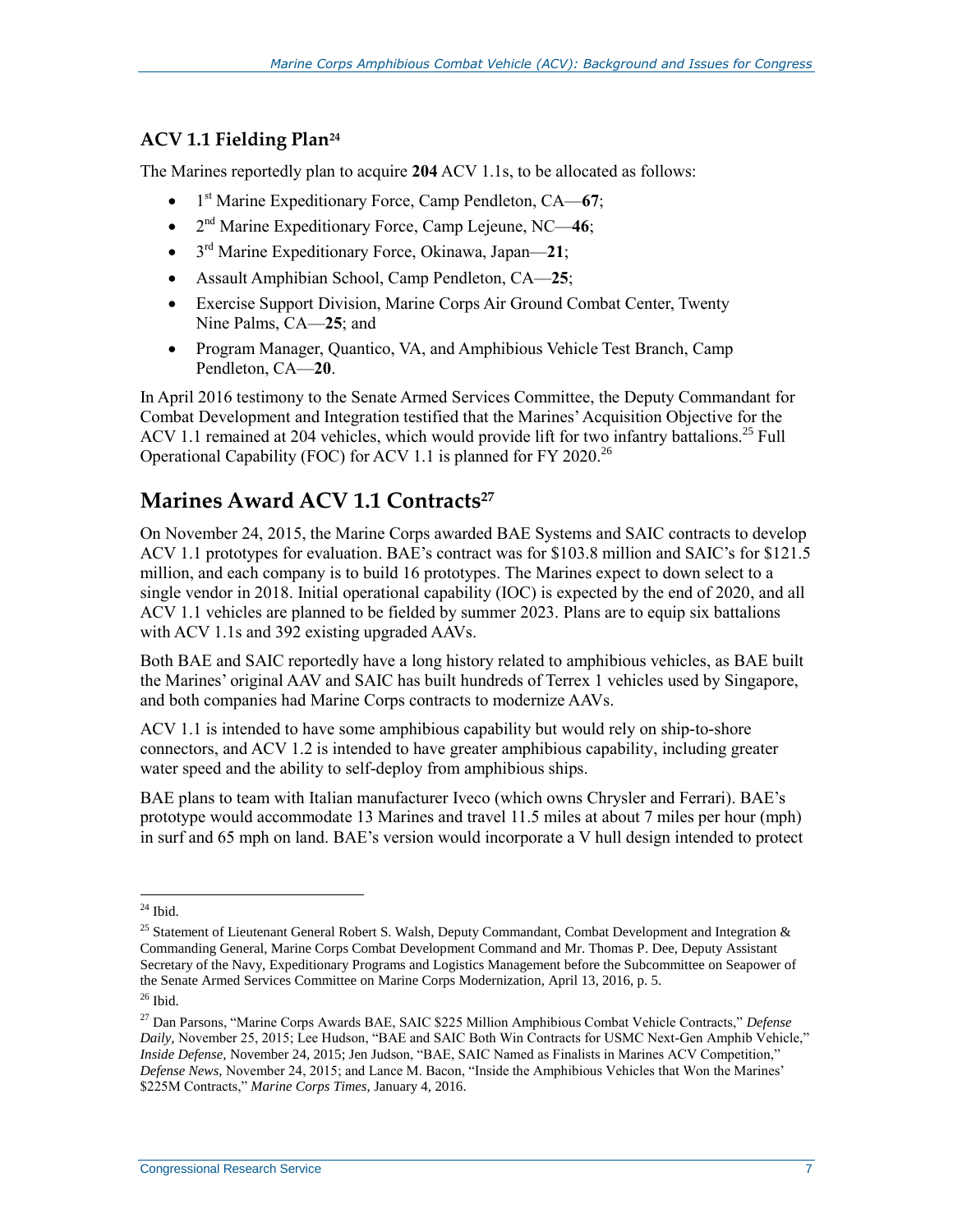passengers from underside blasts and have external fuel tanks for increased safety. BAE intends to produce its prototypes at its York, PA, facility.

SAIC plans to team with Singapore Technology Kinetics to develop its prototype based on an existing design called Terrex. SAIC's version is said to travel 7 mph in water and incorporates a V hull design as well as blast-mitigating seats. It would carry a crew of 3 and can accommodate 11 Marines. SAIC's version plans for a Common Remote Weapons System (CROWS) (.50 calibre machine gun and a 30 mm cannon), which could be operated from inside the vehicle while buttoned up, therefore not exposing crewmen to hostile fire.

#### **General Dynamics Land Systems (GDLS) Protests Contract Awards to the Government Accountability Office (GAO)<sup>28</sup>**

On December 7, 2015, it was reported that GDLS would protest the award of the ACV 1.1 contract to BAE and SAIC, claiming the Marines asked for particular capabilities and then evaluated vendors by a different set of standards.

#### **GAO Denies GDLS Protest<sup>29</sup>**

On March 15, 2016, GAO denied GDLS's protest, noting that "the Marine Corps' evaluation was reasonable and consistent with the evaluation scheme identified in the solicitation."<sup>30</sup> The Marines reportedly stated that the protest put the ACV 1.1 program about 45 days behind schedule but anticipated the ACV 1.1 would still be fielded on time.<sup>31</sup>

### **BAE Systems and SAIC Deliver ACV 1.1 Prototypes Early and EMD Testing Begins<sup>32</sup>**

BAE and SAIC reportedly delivered their ACV 1.1 prototypes, with BAE delivering its first prototype in December 2016 and SAIC delivering its prototype in February 2017. This early delivery could supposedly result in an unspecified incentive fee award for both companies. EMD testing began the week of March 13 and was scheduled to last eight months.

#### **Marine Corps Down Select Final Proposals<sup>33</sup>**

In early December 2017, the Marines reportedly sent the ACV 1.1 down select request for proposals to BAE and Science Applications International Corporation (SAIC). Plans called for

<sup>28</sup> Jen Judson, "General Dynamics Protests ACV Contract Awards to BAE and SAIC," *Defense News,* December 7, 2015, and Dan Parsons, "In ACV Protest, GD Says Marines Corps Kept Requirements Hidden" *Defense Daily,*  December 9, 2015.

<sup>29</sup> Jen Judson, "GAO Denies General Dynamics' Amphibious Combat Vehicle Protest," *Defense News,* March 15, 2016, and Lee Hudson, "Following GAO Bid Protest, ACV 1.1 is Delayed but Will be Fielded On Time," *Inside Defense,* July 19, 2016.

 $30$  Ibid.

 $31$  Ibid.

<sup>&</sup>lt;sup>32</sup> Lee Hudson, "BAE Systems, SAIC Will Receive Incentive Fee from Marines for Delivering Amphib Vehicles Early," *Inside Defense,* February 22, 2017 and "Marines Kick Off Next-Generation Amphibious Vehicle EMD Testing," *Inside Defense*, March 21, 2017.

<sup>&</sup>lt;sup>33</sup> Lee Hudson, "Marine Corps Sends Final Solicitation to BAE, SAIC for Next-Gen Amphib Vehicle," *InsideDefense.com,* December 13, 2017.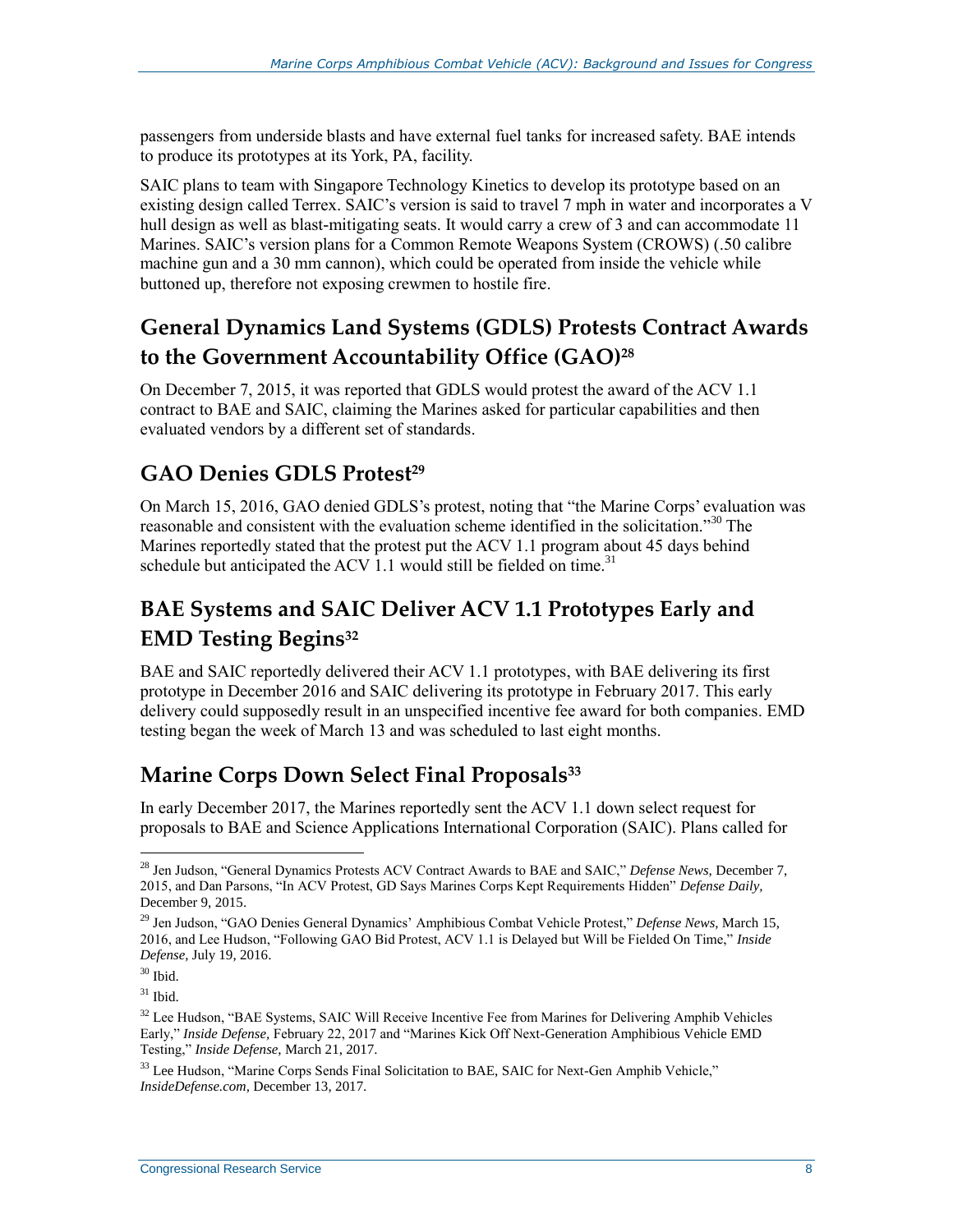operational testing to start in January 2018, with the Marines anticipating announcing a contract winner in June 2018 for the delivery of 204 ACV 1.1s over a four-year period.

### **ACV 1.2 Developments**

#### **Ship-to-Shore Requirements for the Next ACV Version<sup>34</sup>**

According to reports, the Marines envision that the successor to ACV 1.1—the ACV 1.2—will have a threshold requirement of 12 miles from ship-to-shore. If this threshold can be achieved, it could help to reduce the vulnerability of U.S. naval vessels supporting Marine amphibious operations to enemy shore fire.

#### **Options for Arming ACV 1.2<sup>35</sup>**

The Naval Surface Warfare Center reportedly issued a Request for Information (RFI) to industry in December 2016 seeking affordable options to upgrade ACV 1.2's lethality from ACV 1.1's Common Remotely Operated Weapon Station (CROW).

# **ACV 2.0? 36**

Reportedly, the Marines are exploring the possibility of developing an ACV 2.0, capable of carrying 10 to 13 Marines plus crew, high water speeds, and deployment from ships far from the coast. ACV 2.0 is planned to be capable of operating on land alongside tanks and light armored vehicles.

### **Budgetary Information**

#### **Estimates on ACV 1.1 Program Costs<sup>37</sup>**

According to GAO's March 2017 Assessments of Major Weapon Programs report, the ACV program requires \$1.934 billion to procure 204 ACV 1.1s, including \$796 million in RDT&E funding and \$1.057 billion in procurement funding.

 $\overline{a}$ <sup>34</sup> Lee Hudson, "Marines Reveal ACV 1.2 Will Have Threshold Requirement of 12 Miles," *Inside Defense,* March 22, 2016.

<sup>35</sup> Lee Hudson, "Government Seeks Affordable Lethality Options for New Amphibious Vehicle," *Inside Defense,*  January 6, 2017.

<sup>36</sup> Daniel Goure, "Why the U.S. Marines Amphibious Combat Vehicle Program Works, *The National Interest,* May 2, 2017.

<sup>&</sup>lt;sup>37</sup> U.S. Government Accountability Office (GAO), Assessments of Major Weapon Programs GAO-17-333SP, March 2017, p. 91.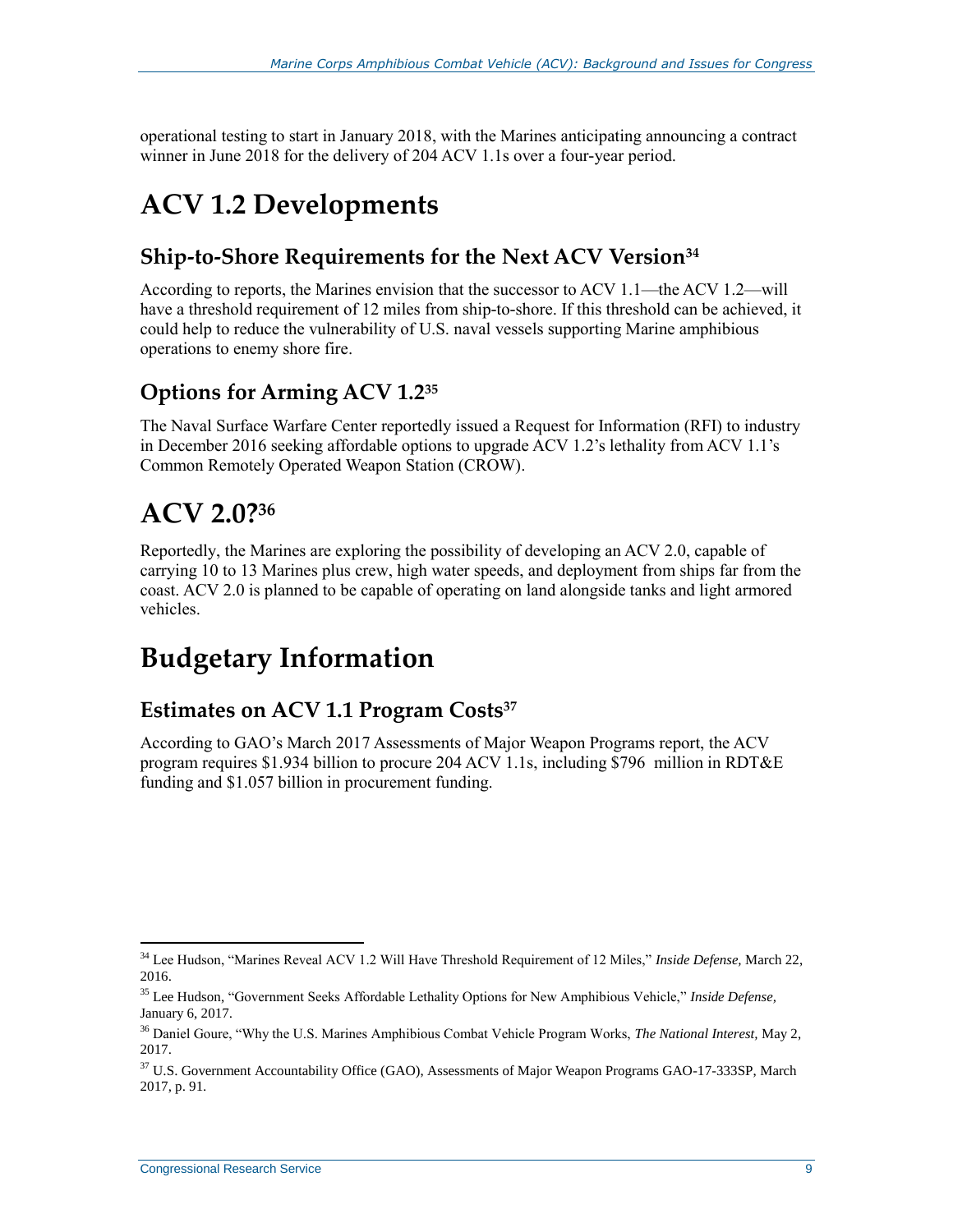### **Department of Defense FY2019 Budget Request<sup>38</sup>**

The FY2019 presidential budget includes RDT&E and Procurement funding requests in the Base Budget, as well as FY2019 requested quantities. The Marines did not request ACV Overseas Contingency operations (OCO) funding in FY2019.

| <b>Funding</b><br>Category | <b>Base</b><br><b>Budget</b> | <b>Base</b><br><b>Budget</b> | <b>OCO</b><br><b>Budget</b> | <b>OCO</b><br><b>Budget</b> | Total<br><b>Request</b> | Total<br><b>Request</b> |
|----------------------------|------------------------------|------------------------------|-----------------------------|-----------------------------|-------------------------|-------------------------|
|                            | \$M                          | Qty                          | \$Μ                         | Qty                         | \$Μ                     | Qty                     |
| <b>RDT&amp;E</b>           | 98.2                         |                              |                             |                             | 98.2                    |                         |
| <b>Procurement</b>         | 167.5                        | 30                           |                             |                             | 167.5                   | 30                      |
| <b>TOTAL</b>               | 265.7                        | 30                           |                             |                             | 265.7                   | 30                      |

|  |  |  |  | Table 1. FY2019 DOD Budget Request-ACV |  |
|--|--|--|--|----------------------------------------|--|
|--|--|--|--|----------------------------------------|--|

**Source:** Office of the Under Secretary of Defense (Comptroller)/Chief Financial Officer, Program Acquisition Cost by Weapon System: United States Department of Defense Fiscal Year 2019 Budget Request, February 2018, p. 3-9.

**Notes:** \$M = U.S. Dollars in Millions; Qty = FY2019 Procurement Quantities.

According to DOD, the FY2019 ACV budget request will

[f]und ACV 1.1 corrective actions, advanced capability improvements, Operational Test & Evaluation (OT&E) and Live Fire Test & Evaluation (LFT&E) support for the downselected contractor. Provides the design and development of the new Command and Control (C2) and Recovery variants and to modify the ACV 1.1 Personnel test vehicles into the ACV 1.2 configurations. Procures the Low Rate Initial Production (LRIP) of 30 vehicles, plus procurement of related items such as production support, systems engineering/program management, Engineering Change Orders (ECOs), Government Furnished Equipment (GFE), and integrated logistics support, and Initial Spares, which support the ACV Increment 1.1 program. $^{39}$ 

### **Potential Issue for Congress**

#### **Expeditionary Advance Base Operations and ACV 1.1**

If the Navy and Marine Corps decide to adopt Expeditionary Advance Base Operations (EABO) as an operational concept, it could possibly have implications for the ACV 1.1 and ACV 1.2 programs.

- At the weapon systems level, would EABO require any changes to the vehicles themselves, such as enhanced survivability, lethality, or Command, Control, Communications, Computer, Intelligence, Surveillance, and Reconnaissance (C4ISR) features?
- If changes are required to facilitate EABO, how would this affect the program's overall acquisition timeline and cost?

<sup>&</sup>lt;sup>38</sup> Office of the Under Secretary of Defense (Comptroller)/Chief Financial Officer, Program Acquisition Cost by Weapon System: United States Department of Defense Fiscal Year 2019 Budget Request, February 2018, p. 3-9.  $39$  Ibid.